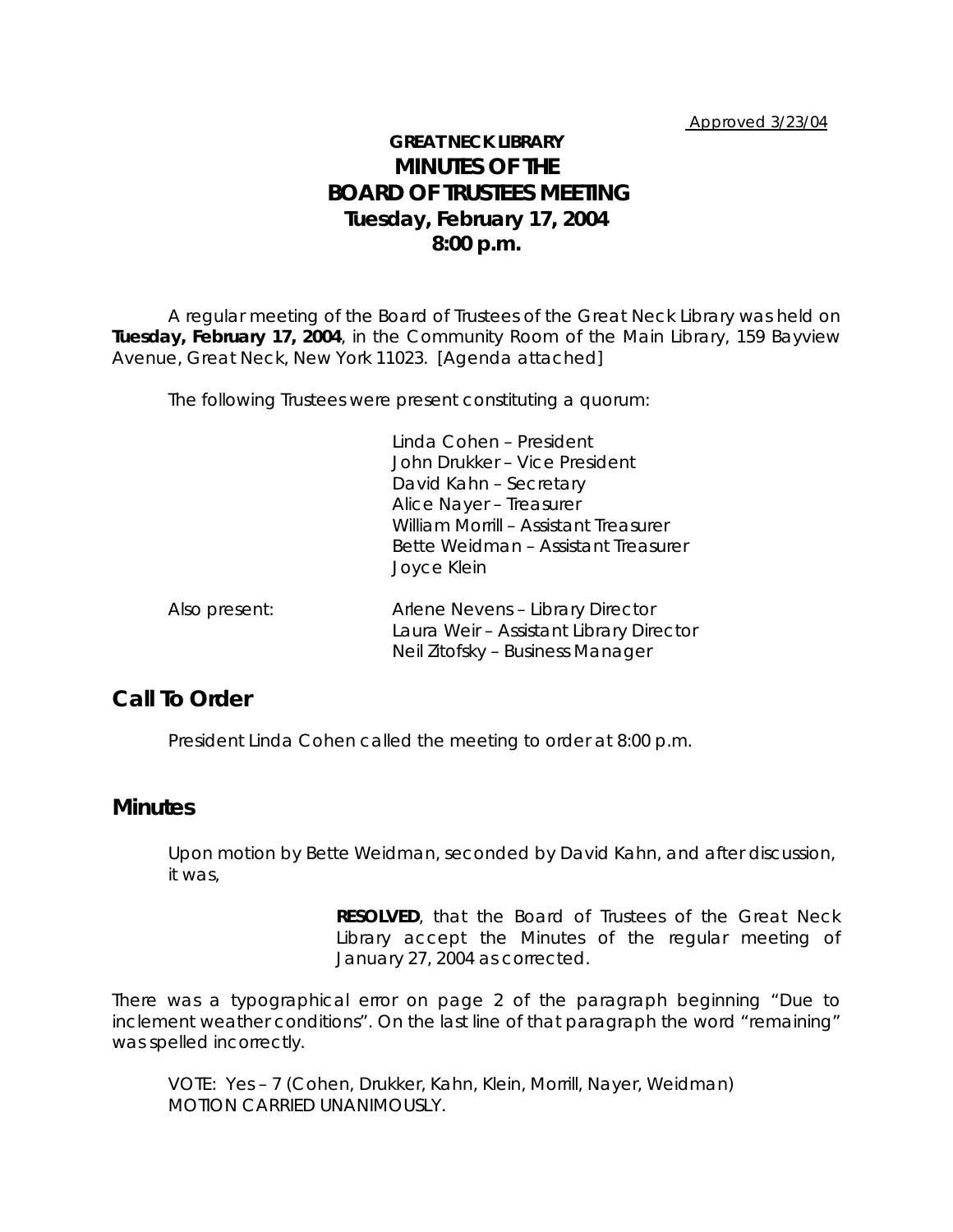## **Treasurer's Report – Personnel Report**

During the month of January 2004, revenue received was \$1,118,821. Total expenses were \$549,722.72.

At the close of business, January 31, 2004, total operating fund holdings were \$1,145,059, which were on deposit at HSBC and The Bank of New York, and in Petty Cash funds at Main and the Branches. This compares to a January 2003 balance of \$1,384,877.

Additionally, the balance of the Main Building and Special Services fund was \$1,274,331; the Automated Library fund was \$131,626; the Restricted Gift fund was \$45,610; the Branch and Special Services fund was \$130,861. These funds totaled \$1,582,428 on January 31, 2004. The January 2003 total was \$1,818,628.

Upon motion by Alice Nayer, seconded by Joyce Klein, and after discussion, it was,

> **RESOLVED,** that the Board of Trustees of the Great Neck Library accept the February 17, 2004, Treasurer's Report with the Personnel Changes of January 23, 2004 through February 12, 2004.

VOTE:Yes – 7 (Cohen, Drukker, Kahn, Klein, Morrill, Nayer, Weidman) *MOTION CARRIED UNANIMOUSLY.*

Upon motion by Alice Nayer, seconded by Joyce Klein and after discussion, it was,

> **RESOLVED,** that the Board of Trustees of the Great Neck Library authorize the Treasurer to pay the persons named in the Check Register dated January 23, 2004 through February 12, 2004, Paid-Checks numbered 1095 through 1098 and 28832 through 28885, and To-Be-Paid checks numbered 28886 through 28986, the sums set against their respective names, amounting in the aggregate to \$191,809.34.

VOTE:Yes – 7 (Cohen, Drukker, Kahn, Klein, Morrill, Nayer, Weidman) *MOTION CARRIED UNANIMOUSLY.*

It was stated for those who may not have known that Ralene Adler was audiotaping the meeting.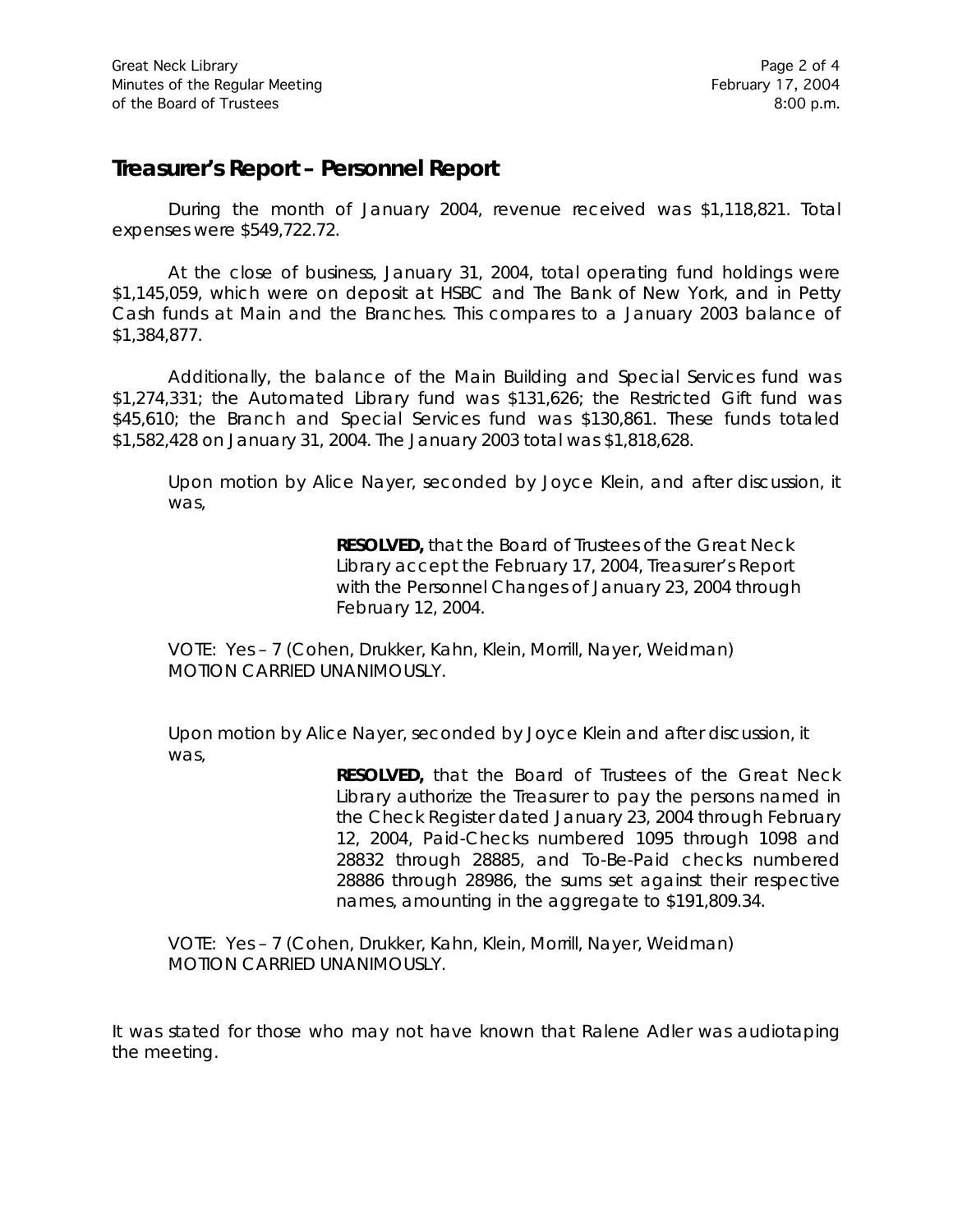# **Reports**

Director's (attached)

#### Main Building Renovation/Expansion Update (attached)

This was a repeat of the January 27, 2004 presentation for the benefit of those who were not able to attend that night's Board meeting due to inclement weather conditions.

Public Comments: Marietta DiCamillo, Marianna Wohlgemuth, Joel Bloom, Ralene Adler, Babette Glass, Varda Solomon, Jo Ann Farley, Unidentified Gentleman

#### Departmental Statistics

The 2004 year-to-date figures for "In House Use" on page 2 of the "Indicators of Use" statistics were incorrect.

### **New Business**

Innovative Users Group Conference

Upon motion by Joyce Klein, seconded by Alice Nayer and after discussion, it was,

> **RESOLVED,** that the Board of Trustees of the Great Neck Library authorize the attendance of one member of the professional staff at the Innovative Users Group Conference to be held in Boston, Massachusetts, from April 3 – April 5, 2004 at a cost not to exceed \$1,202 to be charged to the Travel/Conference line of the operating budget.

Public Comment: Marianna Wohlgemuth, Ralene Adler

VOTE:Yes – 7 (Cohen, Drukker, Kahn, Klein, Morrill, Nayer, Weidman) *MOTION CARRIED UNANIMOUSLY.*

**Correspondence** (attached)